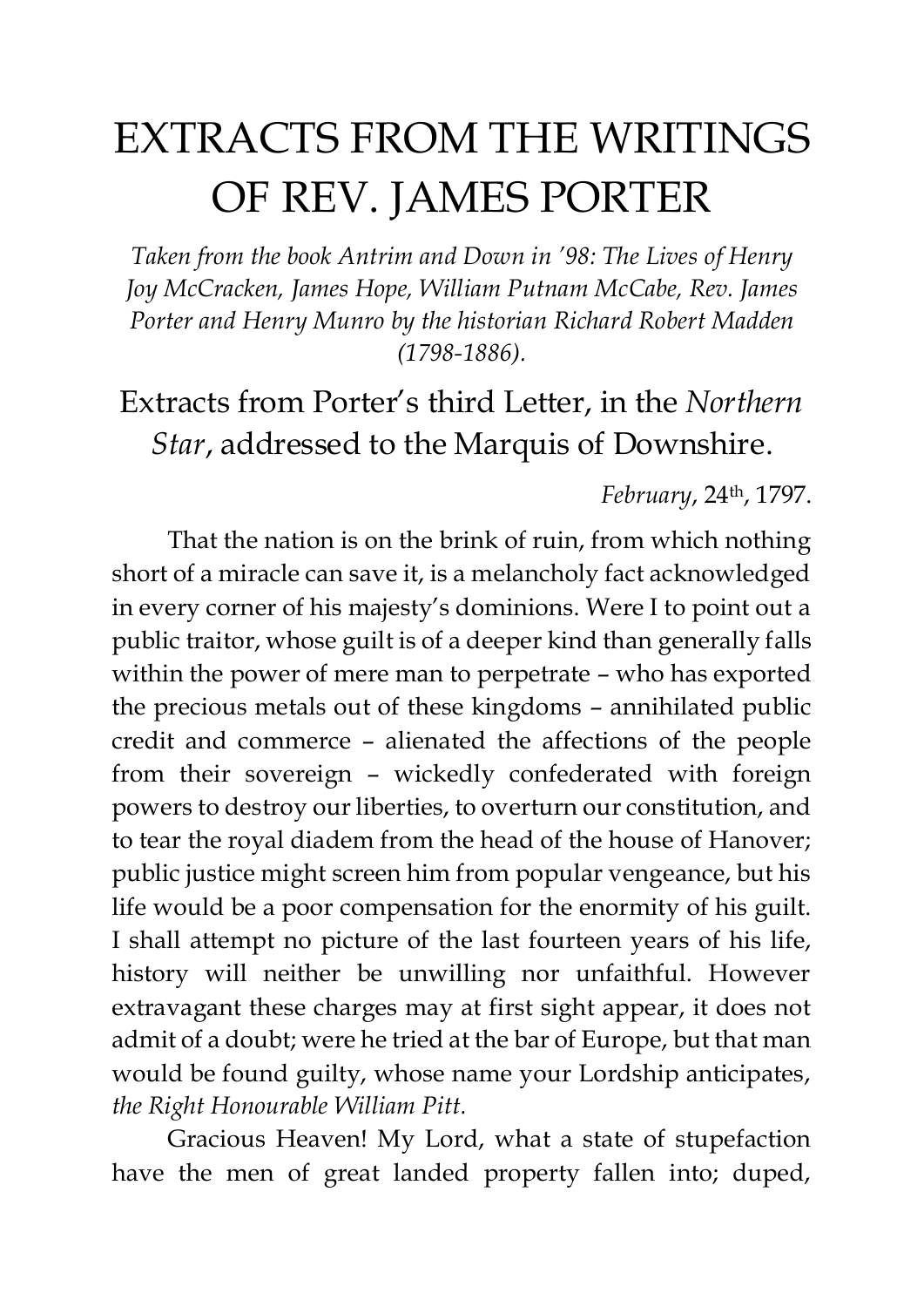confounded, and alarmed, they are blind to the root of the evil; their cause is artfully blended with the cause of a few desperate, proud, hypocritical placemen, who would drive not only the nation, but the universe, to ruin, rather than part with their power, or acknowledge their crimes.

One desperate step succeeds another, and that with so much rapidity, that ere long one step more brings certain death, and that, at a point, where to recede a single yard would produce ruin. What confidence should be placed in a crew, who, while the ship was buffeted with the storm, remained in the hold playing a game of hazard? Never was there a period in which your Lordship's loyalty, wisdom, and patriotism, were more necessary than the present. There are back stairs in St. James's Palace. His majesty will see his real interest when real danger threatens; and, at this time every moment is the *tempora fandi*.

Approach your sovereign, not with the servile flattery of a man who comes to ask a favour, but with the open and dignified carriage of a man who comes to confer one. No service could be done the state, - no favour conferred upon his majesty and family, - no security added to the crown, and no strength given to the constitution equal to what would result from telling the King TRUTH. That such an arduous task would derive importance from its novelty could not be surprising; but that the safety of all I have mentioned would inevitably follow, will admit of little doubt, by those who are sensible of the wisdom and virtues of their sovereign.

You will talk of *Ireland, of Ireland,* my Lord, not of the bloodthirsty, supercilious, unprincipled ascendancy, who watch over the public that they may destroy every thing great and good in the mind of man; who herd together for the purpose of forging heavier chains for their country; who distrust the people; belie their spirit, scoff at their complaints, and imprudently call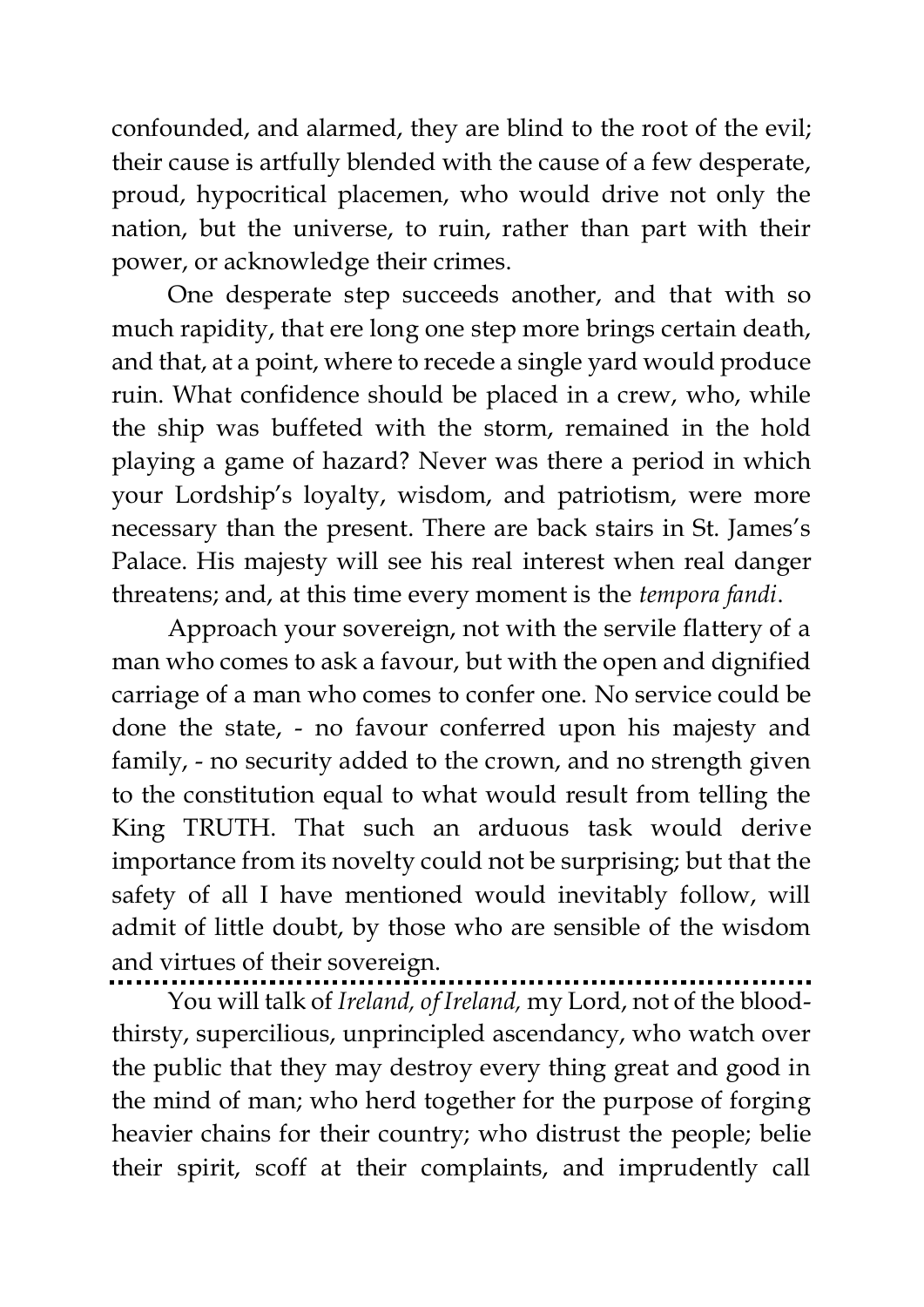themselves *Ireland.* Your duty and inclination, will concur in leaving off this deceitful veil; your sovereign will know the truth from your own lips; he will hear that a few proud aristocrats hold the representation of the country in their own hands; that free fourths of the people are excluded from participating in the benefits of the constitution; that 800,000 Northerns are insulted and reviled because they talk of Emancipation, Union, and Reform; and, that forced oaths, overflowing bastiles, and foreign troops, are the only means taken for extorting loyalty from his Irish subjects.

Then, my Lord, you will discant on the invasion which is *past*, and the invasion which is (dreadful thought!) *to come.* The weakness, the disunion, the cold and immovable spirit of the mass of the people on the late awful emergency, will be shewn as perfectly commensurate to the duplicity, the arrogances, and the hard-hearted tyranny, under which the people groan. Respecting the armament now preparing, should it be destined for the invasion of this country – your love for your king, and the native sincerity of your heart, will prevent you from insinuating that such an event is impossible, from flattering him with the hopes of any resistance, but a partial one, being made – you will state to him that *the people* are unarmed; that they are mistrusted, and that they are disaffected to their present task masters; that while no ear is bent to their complaints – no confidence placed in their courage and patriotism – no attempt at reform, and no prospect of peace, a French invasion will appear to their distracted and despairing minds, as the messengers of heaven to break their chains, and to set their minds and their bodies free. These melancholy truths are now so notorious, that I presume your Lordship will consider any suggestion of them as unnecessary, as the concealment of them from his majesty would be dastardly and dangerous. Hidden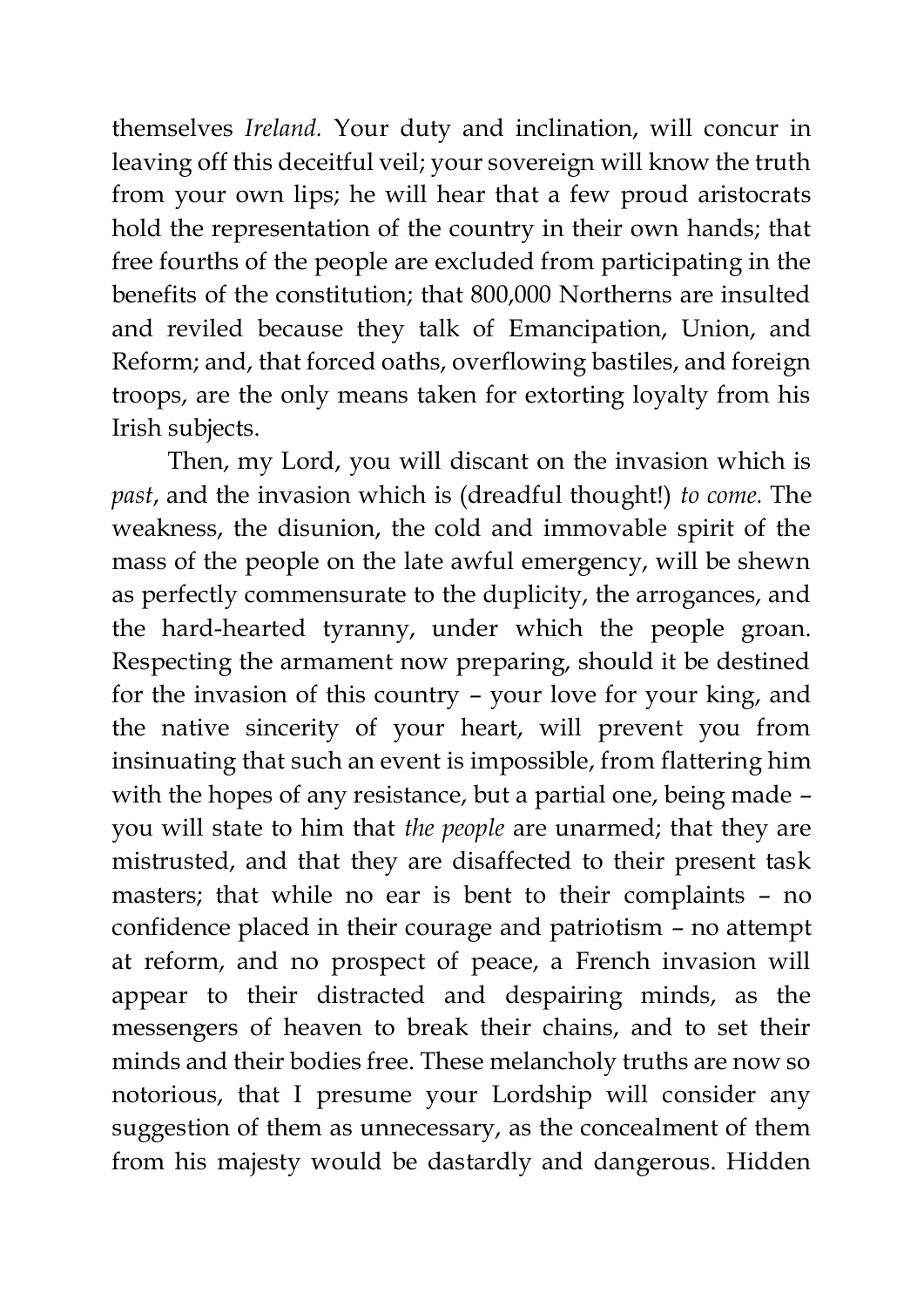evils, while they surprise, they may overcome; when they are seen at a distance, though they cannot be prevented, they may be *shunned*. Should description fail, much aid may be drawn from a simple fable: - to save you the trouble of turning over Aesop, state, 'that it was the *turbulent rapacity of the Dung-Hill Cock,* which drove the chickens to seek protection from the eagle who was hovering round.'

That the man who contrived this delusion to cover his diabolical machinations, deserves to lose his head – that the plan was dictated to him by the Directory; and that it eventually places the crown and constitution at the feet of the Republicans of France, are the awful truths which his majesty must hear; the truths which he must believe, - and the evils he must avert. Here is a traitor worthy of your talents and your zeal, you will find millions ready to support you in rescuing the king from his faithless servant. I aver it, my Lord, unless this be immediately done, so entwined will he be round the pillars which support the throne, that his fall will overturn the British Constitution. We recollect the temple which the blind man of old levelled to the ground, when the lords and the idols perished in the ruins.

#### **SYDNEY.**

*The following extracts (which are pretty free from the defects referred to) from the letters published in the Northern Star, July, August, and September, 1796, styled "Billy Bluff and Squire Firebrand," will give some idea of those productions: -*

Billy Bluff, my neighbour, was up yesterday at the squire's, with his duty hens.

"Well, Billy, what news?" says the squire.

"Troth, sir, plenty of news, but none very good," says Billy. "What is your neighbour R----- (meaning me) about now?"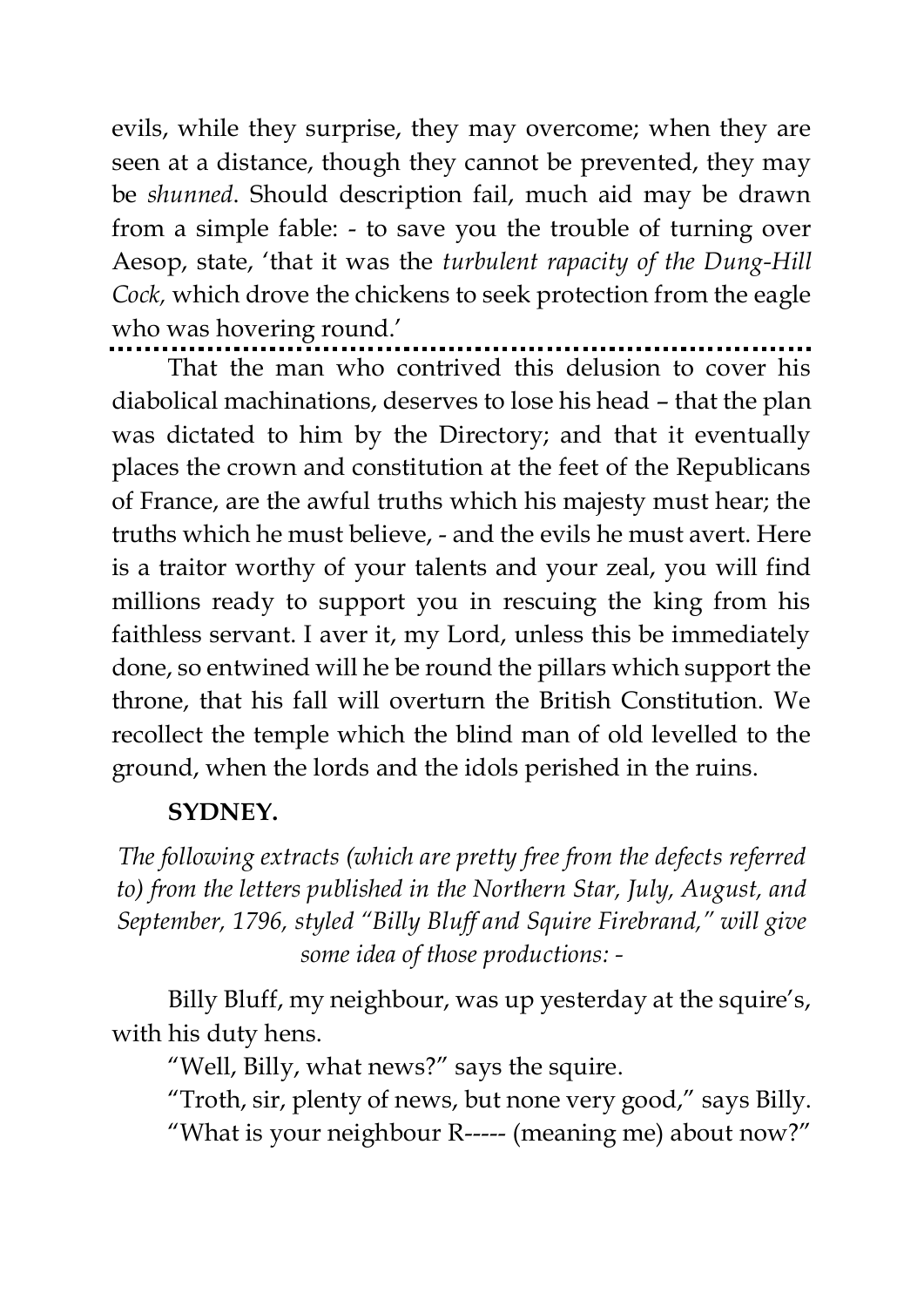"Why, please your honour, he's at the old cur – railing against the war, against the tythes, and against game-laws; and he's still reading at the newspapers."

He is a ---- villain, and must be laid fast, by ----; but what more do you know of him, Billy?"

"Why bad enough, and please your honour, him and the Popish priest drank together last market-day, till all was blue again with them; they shaked hands, so they did, drank toasts, and sung songs."

"Pretty work, by H----ns! Did you overhear them?"

"Ah, that I did so, and listened like a pig."

"What were the toasts?"

"First, the priest drank – '*Prosperity to old Ireland,'* and-"

"Stop, Billy! The toast is infamous; the word *old* never was, and never ought to be applied to any country but England; and he who would apply it to Ireland is a rebel, and ought to be hanged.'

"He ought, an' please your honour, as round as a hoop."

"Well, what toast did the villain R---- drink?"

"He drank, *'Union and peace to the people of Ireland.'*

"Worse and worse, Billy; a ---- deal worse; he who wishes union, wishes ruin to the country; I say ruin to the government, and that is ruin to the country. Union, forsooth! That is what never was, and what never must prevail in this country; and as to peace, 'tis flying in the face of government to speak of it."

#### **JULY 18, 1796.**

Billy Bluff has been at the Squire's again, Mr. Editor, of which I wish to give you notice, as formerly.

"Well, Billy, where's the list of what I gave you to spy out for me?"

"Here it is, an' please your honour, - Let me see; aye, well:"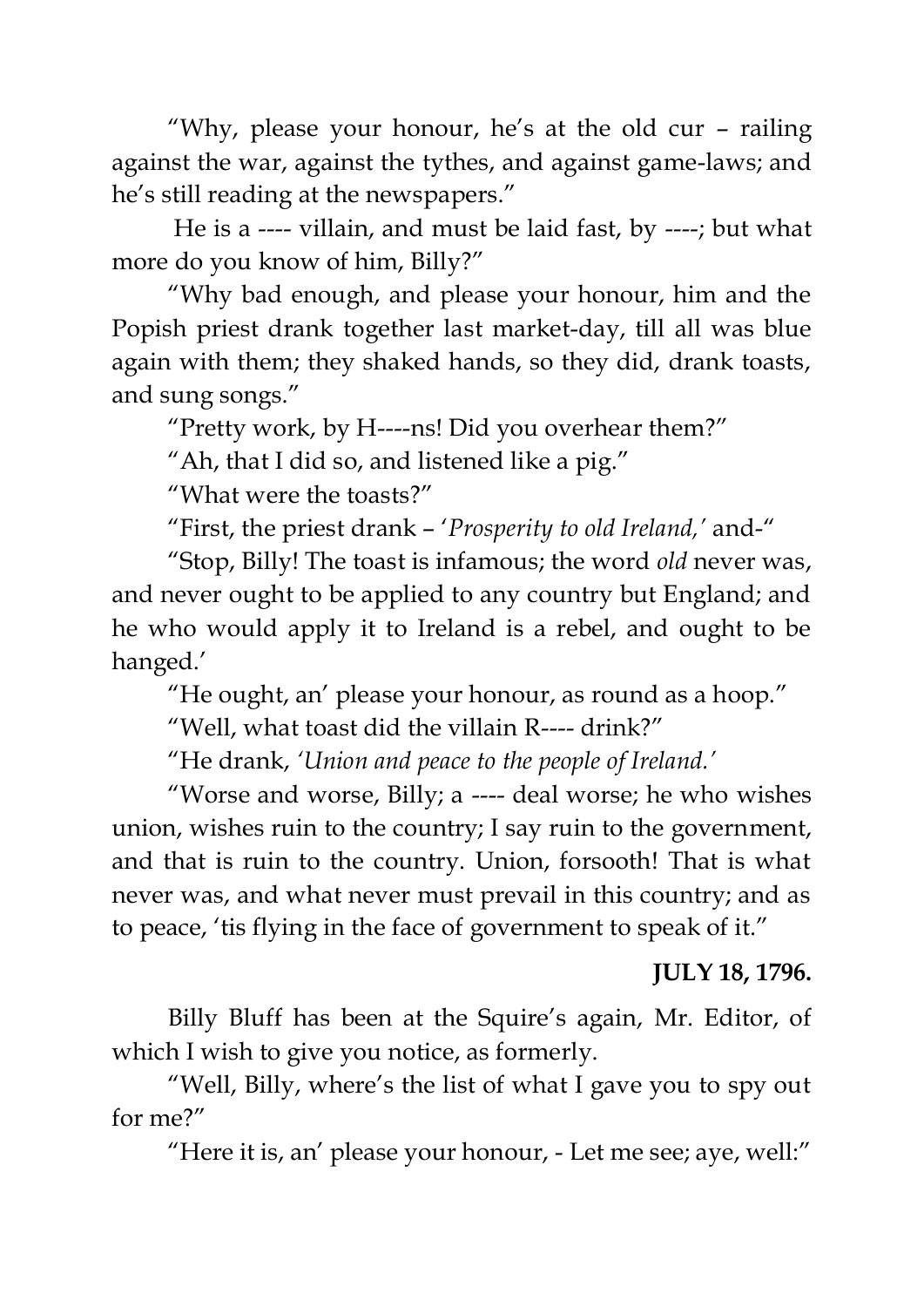1 st . – To find out all in the parish who have not registered their arms

2 nd. – To find out how many United Irishmen there are in Ireland.

3 rd. – To find out what those people say, who will not register their freeholds.

4th. – To find out the United Irishmen's word and sign.

5th. – To find out what songs the people sing.

6 th. – To watch if R---- and the priest drink together at any time.

7 th. – To put notices on the chapel, church, and meetinghouse."

## **OATHS! OATHS! OATHS!**

Oaths of all forms, prices and denominations; - great oaths and small oaths, simple oaths and compound oaths, noble oaths and common oaths, purgation oaths and electioneering oaths, bribing oaths and corruption oaths, loyal oaths and disloyal oaths, new oaths and old oaths, oaths for quieting disordered minds, allaying evil spirits, soothing bad consciences, procuring sleep and banishing remorse, oaths for defending the country, for dividing it, for preventing a reform in parliament, for conquering the French, and for stifling public opinion; eating oaths and drinking oaths, singing and laughing oaths; oaths to prevent oaths, and oaths to promote oaths, religious and irreligious oaths, voluntary and involuntary oaths; forced, wheedling, and humbug oaths, all to be had at the above office, from one penny to three shillings each, according to their nature, extent, and efficacy. – *God save the King.*

I do solemnly swear, that the House of Commons, being a branch of the constitution, is a house of wisdom, a house of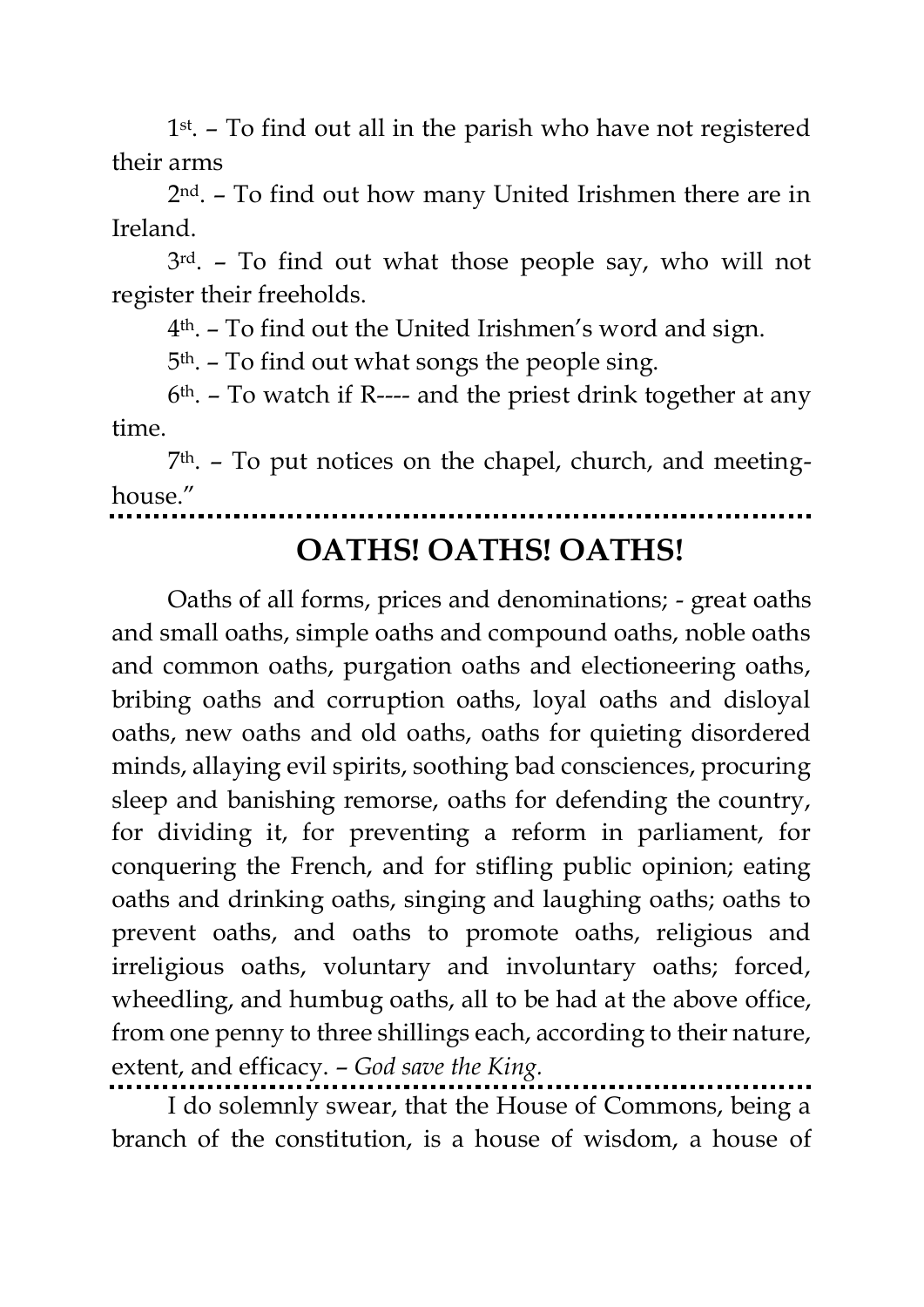purity, a house of virtue, and the real, true, faithful representatives of the people.

And furthermore, I do solemnly swear, that the boroughs, being a part of our constitution, are the great source of our liberties, insomuch as they are never bought or sold; that the men who represent them are freely chosen, and never receive the wages of corruption.

And furthermore, I do solemnly swear, that the House of Lords, being a branch of the constitution, is endowed with all knowledge, and goodness, and patriotism, to the end of the world and for ever.

*Fire.* Every man must be questioned on his oath. Here are the questions prepared and ready.

"Question  $1^\text{st}$ . – What is your name?"

Do you know any secret which every body else knows?

3d. – Did you ever meet a large body of men where nobody saw you?

Did you ever take an oath not to tell any body that you did take it?

5th. – How many United Irishmen are yet to join the Union as they call it?

7 th. – How long will it be till the whole nation becomes United?

8th. – Is not the silence that prevails in the country a proof of uproar and rebellion?

Ought not that every man that complains of the king's ministers, and who asks a reform, be hanged?"

### THE GENIUS OF IRELAND

They told me the town I saw to the left was Athlone, and that the spot on which the hill stood was the centre of Ireland. In her right hand she held a branch of olive, which she waved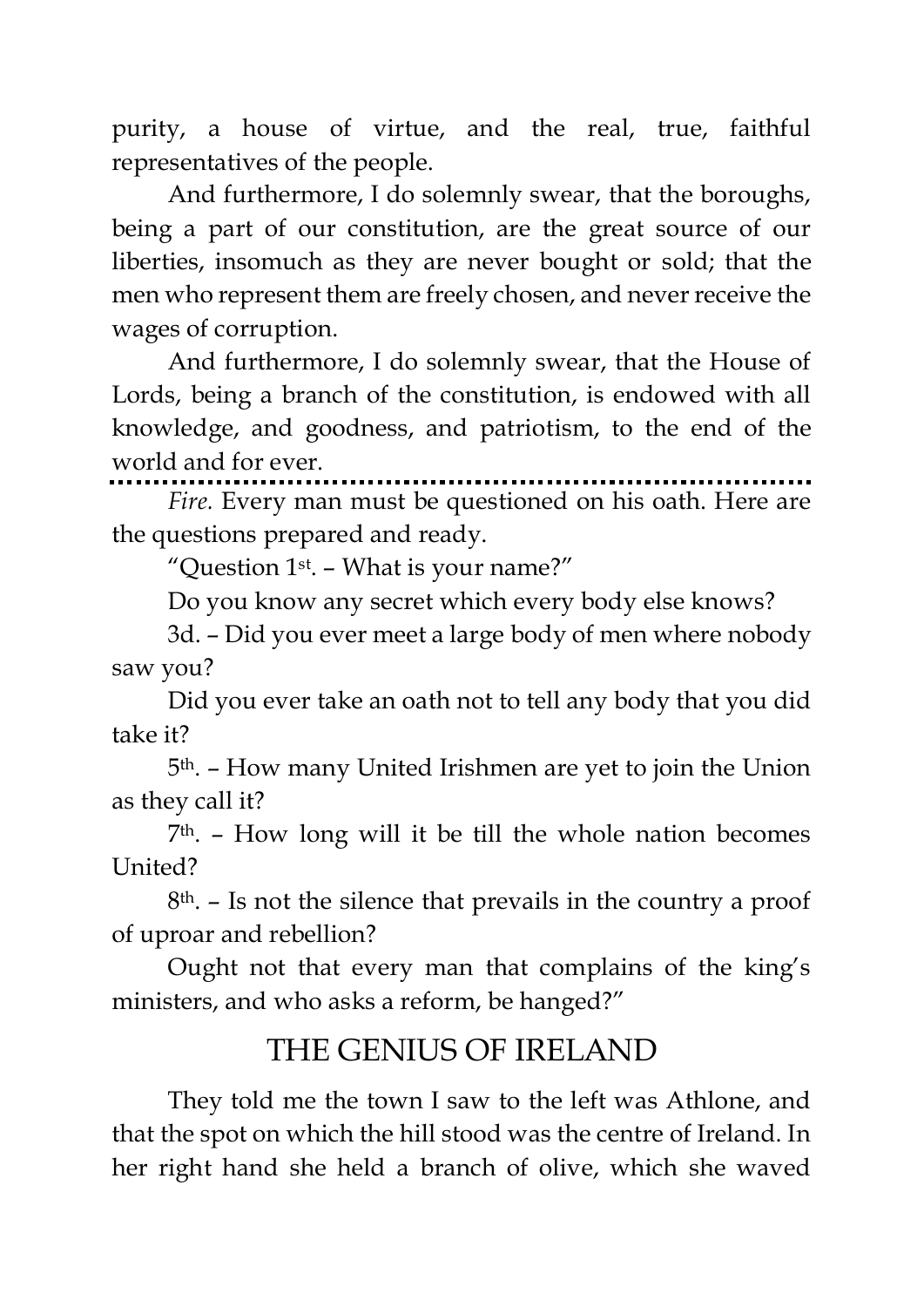round and round, at which all the people seemed filled with joy, and began to smile. After hovering a little, she rested on the hill, and sat down on the verdant top, that was covered with nothing but shamrocks. The crowds pressed forward, with their eyes fixed on the genius; as they approached the base of the hill, the throng became greater; they took each other by the hand, and began to ascend. The Genius beckoned with the oldie branch, as if inviting them to come forward. They ascended but a little way, when they linked in each other's arms, and the circle narrowing as they proceeded, they pressed closer together, and grasped each other round the waist. There seemed to be mixed all ranks, ages and professions. The old and infirm were assisted by the young and vigorous. The weak leaned upon the strong, and the rich smiled upon the poor. While this was going forward, I espied, here and there, several stop at the verge of the plain, others in the middle; some halted at the foot of the hill, and several were thrown down who had been a good way up. A vast number of coaches, chariots, phaetons, &c., were driving in promiscuous profution over the plain; some had lost their drivers, and others their owners, who had flown to join the multitudes that were ascending the hill. But the greater part still retained their ponderous load of the dignitaries of the church, the sages of the law, and the lords of the land; they were flying to the dark clouds that still hung over the east, which had now turned to the colour of clotted blood. Then I immediately saw, issuing from the opening of the sky, from whence the angel came, a beautiful transparent azure cloud, bordered all round with alternate shades of crimson, white and yellow, which spreading round, involved the whole hill, and hid from my sight the vast multitudes which covered it, and left nothing to be seen, but the face, neck, and breast of the beautiful angel. At that instant the Genius spoke, with a voice exquisitely fine, that